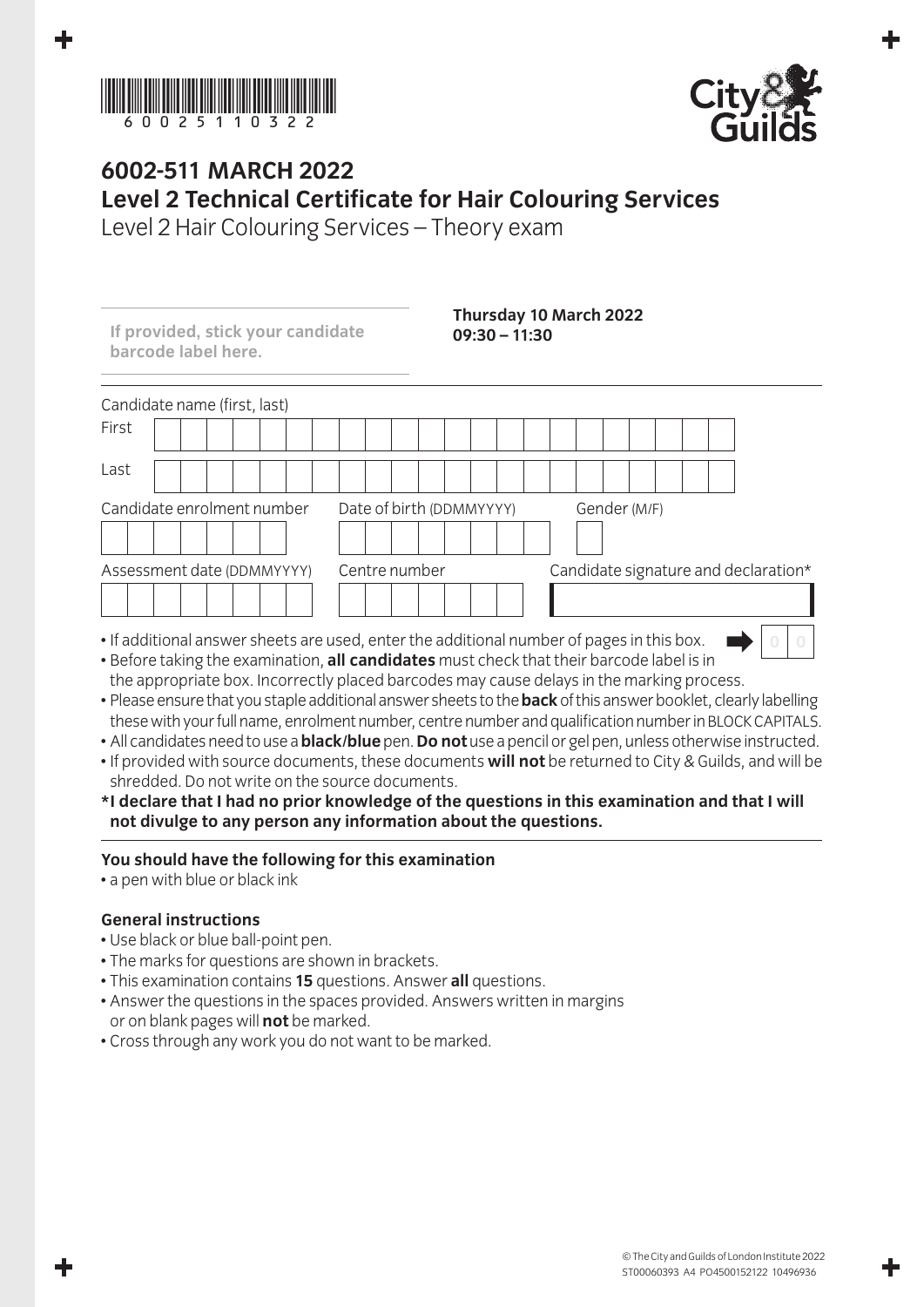| Give two reasons for following manufacturer's instructions when using<br>colouring products.<br>Explain one impact the Regulatory Reform Order (Fire Safety) legislation has on<br>working practice in the salon. | (2 marks) |
|-------------------------------------------------------------------------------------------------------------------------------------------------------------------------------------------------------------------|-----------|
|                                                                                                                                                                                                                   |           |
|                                                                                                                                                                                                                   | (3 marks) |
|                                                                                                                                                                                                                   |           |
| <u> 1989 - Johann Stoff, amerikansk politiker (* 1989)</u>                                                                                                                                                        |           |
| State three functions of sebum secreted from the sebaceous gland.                                                                                                                                                 | (3 marks) |
|                                                                                                                                                                                                                   |           |
| Describe the role of the dermal papilla during hair growth.                                                                                                                                                       | (4 marks) |
|                                                                                                                                                                                                                   |           |
| <u> 1989 - Johann Stoff, deutscher Stoff, der Stoff, der Stoff, der Stoff, der Stoff, der Stoff, der Stoff, der S</u>                                                                                             |           |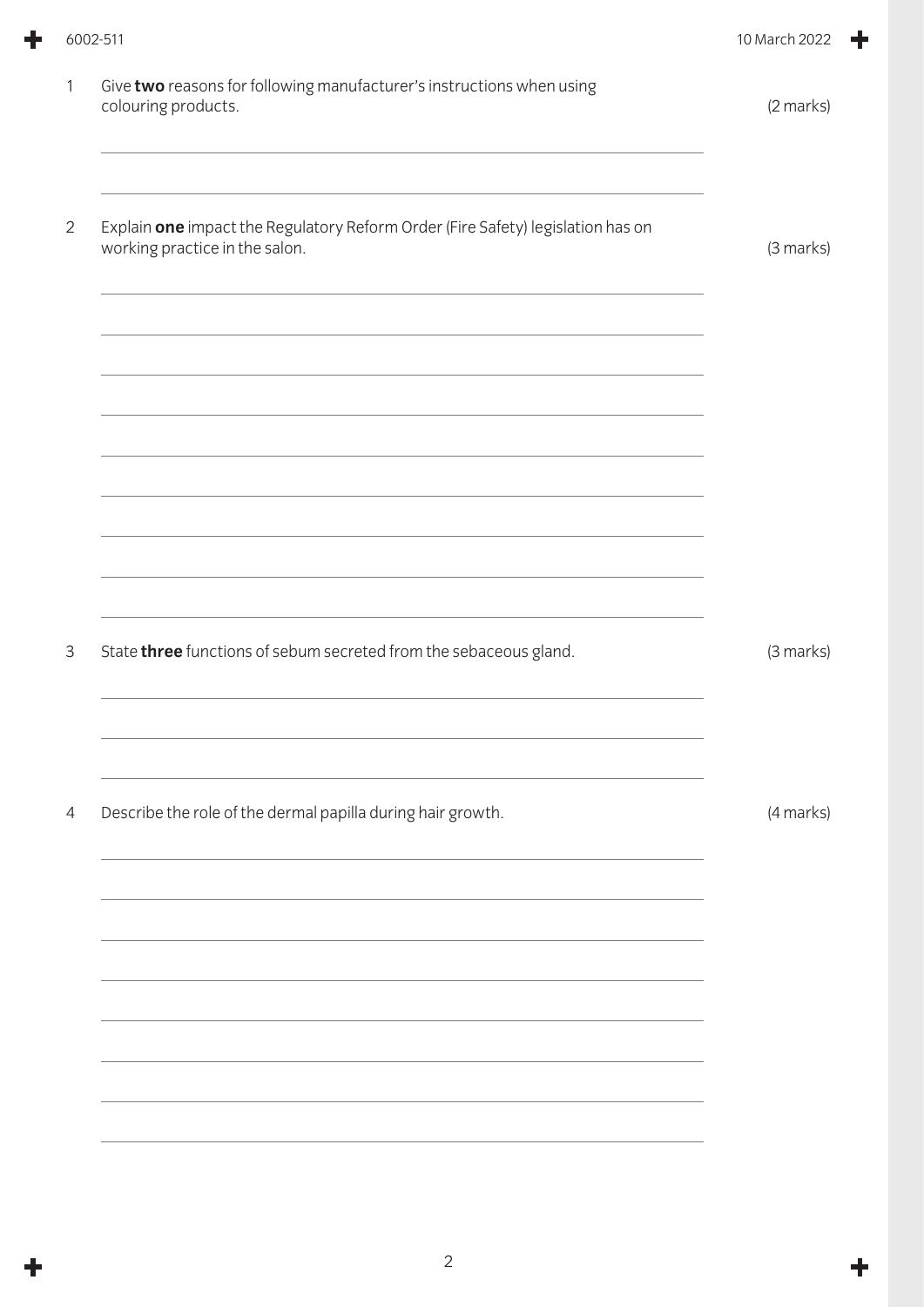÷

÷

| Another stylist has accidentally spilt colour on the floor that they have just mixed.<br>State four actions that could be taken to support the stylist following the spillage. | (4 marks) |
|--------------------------------------------------------------------------------------------------------------------------------------------------------------------------------|-----------|
|                                                                                                                                                                                |           |
| Explain the importance of maintaining the direction of the airflow during a<br>blow-dry service.                                                                               | (5 marks) |
|                                                                                                                                                                                |           |
|                                                                                                                                                                                |           |
|                                                                                                                                                                                |           |
|                                                                                                                                                                                |           |
|                                                                                                                                                                                |           |
| State why the hair should be cool before dressing.                                                                                                                             | (2 marks) |
| State two benefits of using thermal heat protectors on the hair.                                                                                                               | (2 marks) |

 $\ddagger$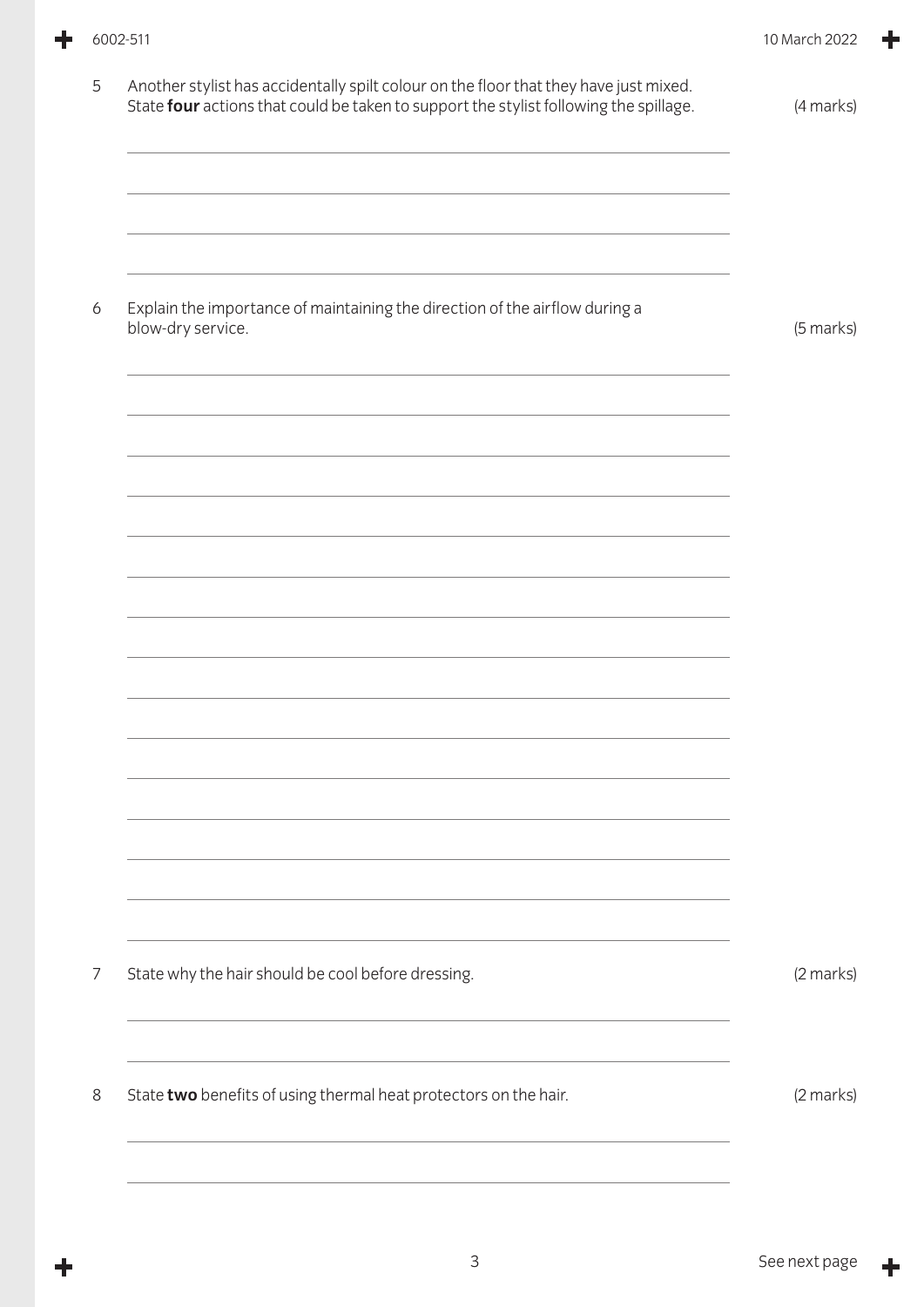|    | 6002-511                                                                                                         | 10 March 2022 |  |
|----|------------------------------------------------------------------------------------------------------------------|---------------|--|
| 9  | State three steps followed during the elasticity test process.                                                   | (3 marks)     |  |
| 10 | Explain the importance of restoring the pH of the hair and scalp at the end of the<br>colouring service.         | (6 marks)     |  |
|    |                                                                                                                  |               |  |
|    | and the control of the control of the control of the control of the control of the control of the control of the |               |  |
|    |                                                                                                                  |               |  |
|    |                                                                                                                  |               |  |
|    |                                                                                                                  |               |  |
|    |                                                                                                                  |               |  |

ᆃ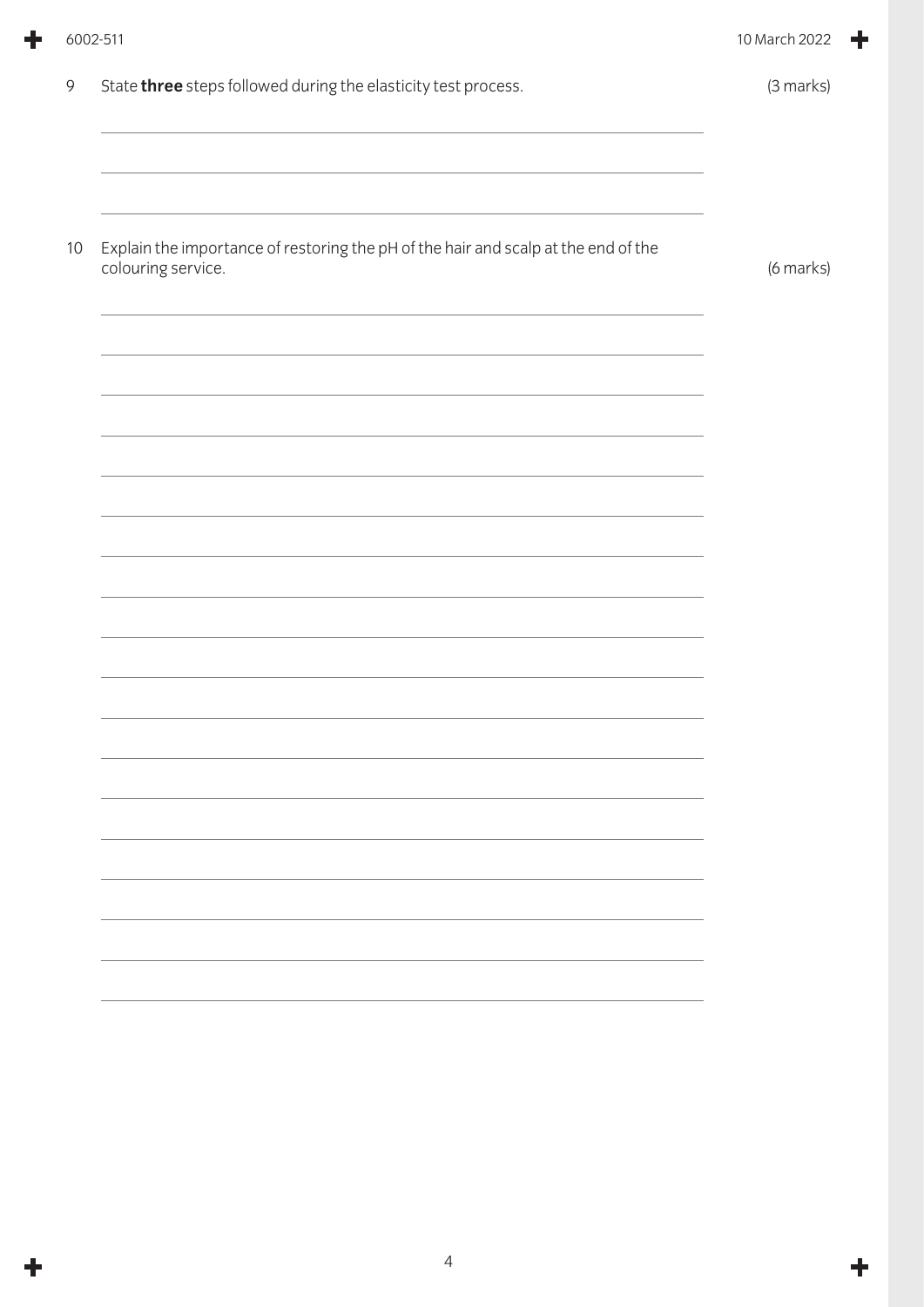| 6002-511 |    |                                                                                                                                                                                                                                                                                              | 10 March 2022 |
|----------|----|----------------------------------------------------------------------------------------------------------------------------------------------------------------------------------------------------------------------------------------------------------------------------------------------|---------------|
| 11       | a) | State one product that could be used when lifting the hair by three shades.                                                                                                                                                                                                                  | $(1$ mark $)$ |
|          | b) | State the hydrogen peroxide strength used to lift the hair by three shades.                                                                                                                                                                                                                  | $(1$ mark $)$ |
| 12       |    | State two effects of using temporary hair colour.<br>and the control of the control of the control of the control of the control of the control of the control of the                                                                                                                        | (2 marks)     |
| 13       | a) | A client had a lightening service at a salon which unexpectedly resulted in too many<br>yellow tones being present in the client's hair.<br>Describe the reasons for the colour result.                                                                                                      | (3 marks)     |
|          |    | <u> 1989 - Johann Stoff, amerikansk politiker (d. 1989)</u><br>the control of the control of the control of the control of the control of the control of the control of the control of the control of the control of the control of the control of the control of the control of the control |               |
|          |    |                                                                                                                                                                                                                                                                                              |               |
|          | b) | Explain how to correct the colour result.                                                                                                                                                                                                                                                    | (3 marks)     |
|          |    |                                                                                                                                                                                                                                                                                              |               |
|          |    |                                                                                                                                                                                                                                                                                              |               |
|          |    |                                                                                                                                                                                                                                                                                              |               |
|          |    |                                                                                                                                                                                                                                                                                              |               |
|          |    |                                                                                                                                                                                                                                                                                              |               |

٠

 $\ddagger$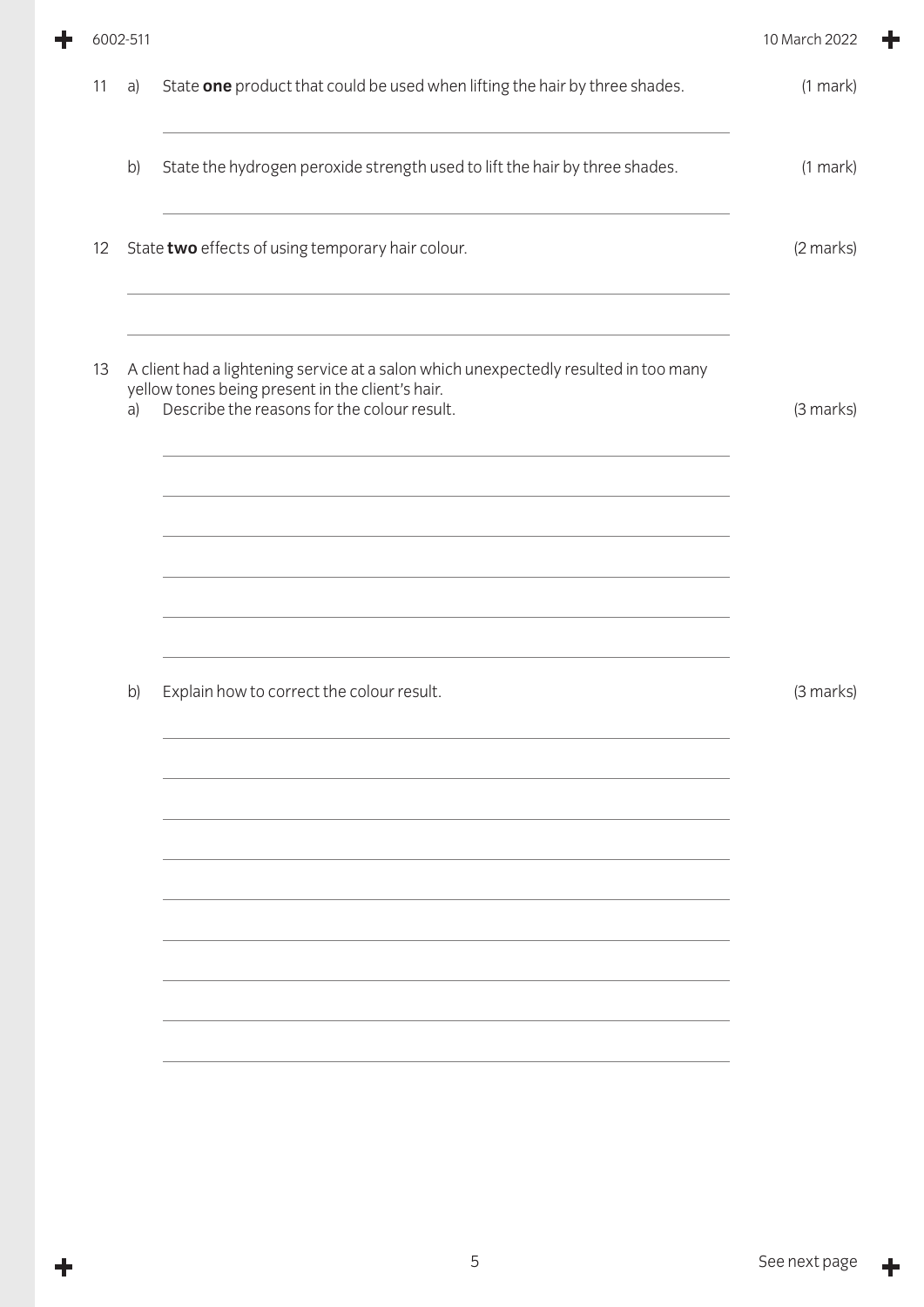| 14 | Explain the aftercare advice that would be given to a client following a permanent<br>colouring service. | (4 marks) |
|----|----------------------------------------------------------------------------------------------------------|-----------|
|    |                                                                                                          |           |
|    |                                                                                                          |           |
|    | <u> 1989 - Johann Stoff, amerikansk politiker (* 1908)</u>                                               |           |
|    |                                                                                                          |           |
|    |                                                                                                          |           |
|    |                                                                                                          |           |
|    |                                                                                                          |           |
|    |                                                                                                          |           |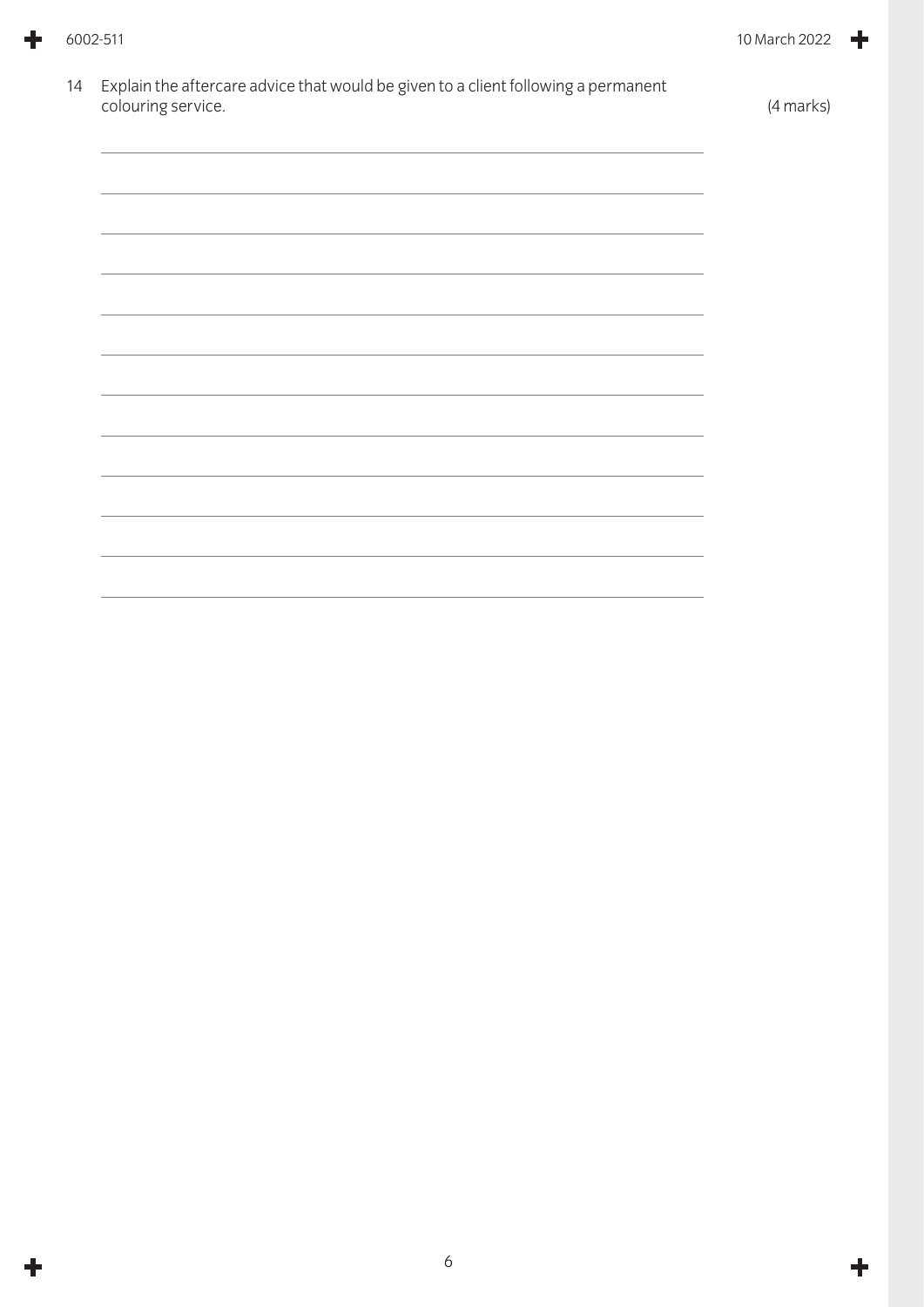15 Clare is a new client and is booked for a colouring service at the salon. She has been colouring her hair at home which has resulted in having areas where the hair is much darker. Discuss the possible causes for the uneven colour, suggestions to correct the problem and recommendations for the future.